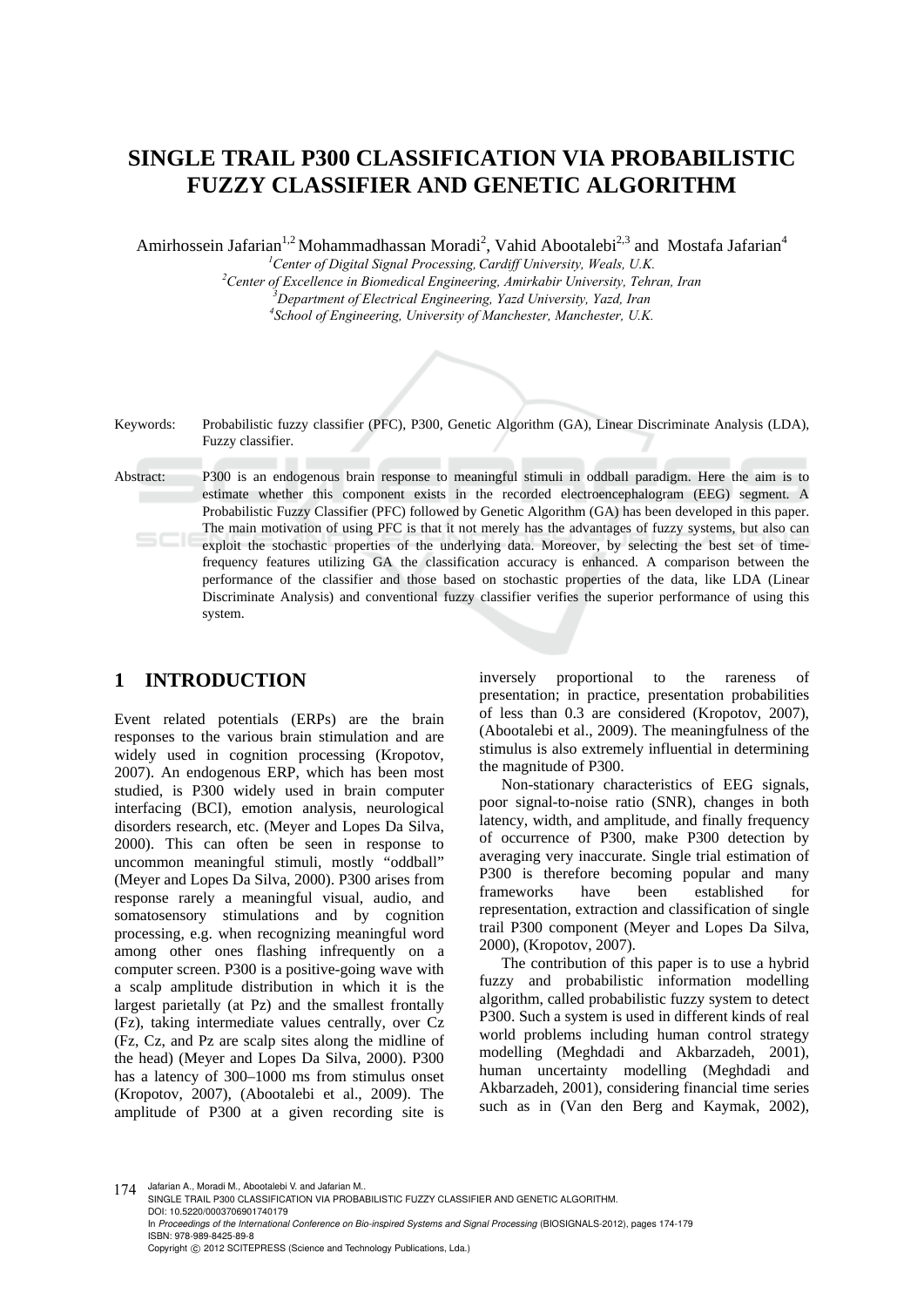**HNI** 

robotics (Liu and Li, 2005), and image and video segmentation and tracking (Zhou and Zhang, 2005). Besides, a wavelet transform (WT) has been employed for extraction of time-frequency features from the EEG due to its advantage in non-stationary signal characterization (Abootalebi et al., 2009). Moreover, GA, as a powerful tool in optimization, is utilized to select the best set of wavelet coefficients to enhance the classification accuracy.

The paper is organized as follow: in section 2 we describe the methods of data acquisition and their time domain analysis; in section 3 the feature extraction procedure is discussed, design of the PFC and GA is explored in section 4, and the results of applying this method and its comparison to other classifiers is given in section 5, and finally section 6 concludes the paper. Acquisition

# **2 DATA ACQUISITION AND PREPROCESSING**  ;CIENCE *A*ND

Ten men participated in this study. They were undergraduate or postgraduate students (20 to 28 years old) and all had normal or corrected to normal vision.

#### **2.1 Acquisition and Pre-processing**

The EEG was recorded using Ag/Ag-CL electrodes placed at Fz, Cz and Pz sites. All sites were referenced to linked mastoids. In this paper, the analysis from Pz will be reported. The electrooculogram (EOG) was recorded from above and below the right eye electrodes while the subjects were grounded on forehead. Brain electrical activities were amplified and digitized at a rate of 256 samples per second. Prior to processing the data were digitally filtered in the 0.3-30 Hz range. In order to construct oddball paradigm the volunteers were asked to choose five numbers one of which had distinguished meaning to them (e.g. their birthday). Then, a string of length 150 was produced by these 5 numbers for each record. In each string, each set of numbers was presented randomly for 30 times. The numbers were shown by a monitor in front of each person. Occasionally each number was demonstrated for 2 seconds. Then, the monitor remained blank for one second. Each person asked to count how many times his target was seen.

After filtering the signals, each continuous record was divided into single trials given the stimulus presentation times. The length of each trial

was 1000ms, consisting of 256 samples of the signal. EOG data were examined for blink artifact by visual inspection and the trials with blink artifacts were removed. Then, the pattern recognition method including feature extraction, feature selection and classification were applied to the signals and their detection rates were assessed. In the following study only the data at Pz site are considered. Figure1 shows the ensemble average of the different stimuli for a subject in Pz site.



Figure 1: Average of different stimulus in Pz channel of a subject. Stimuli 3 are the target stimuli while the other is non-target.

Figure1 clearly demonstrates that the amplitude of average response to the target stimuli in our experiments is above the other stimuli for typical subject.

### **3 FEATURE EXTRACTION**

After the EEG was recorded, to evaluate the performance of the classifier, wavelet features were extracted from all the signals. The WT may be used to optimally represent the EEG/ERP non-stationary signals in time-frequency domain (Abootalebi et al., 2009). The wavelets precisely represent the point of occurrence of a transient event in a neuroelectric waveform in both time and frequency. In this study, such a multi-resolution decomposition is performed by applying a decimated discrete WT. Quadratic B-Spline functions were used here as mother wavelets due to their similarity with the evoked responses (Abootalebi et al., 2006). The filter coefficients associated with quadratic B-Splines are shown in Table 1.

In the Table1 the first column corresponds to the high pass filter G used to obtain the frequency details and the second column belongs to the low pass filter H used to obtain the successive approximations. The third and fourth columns are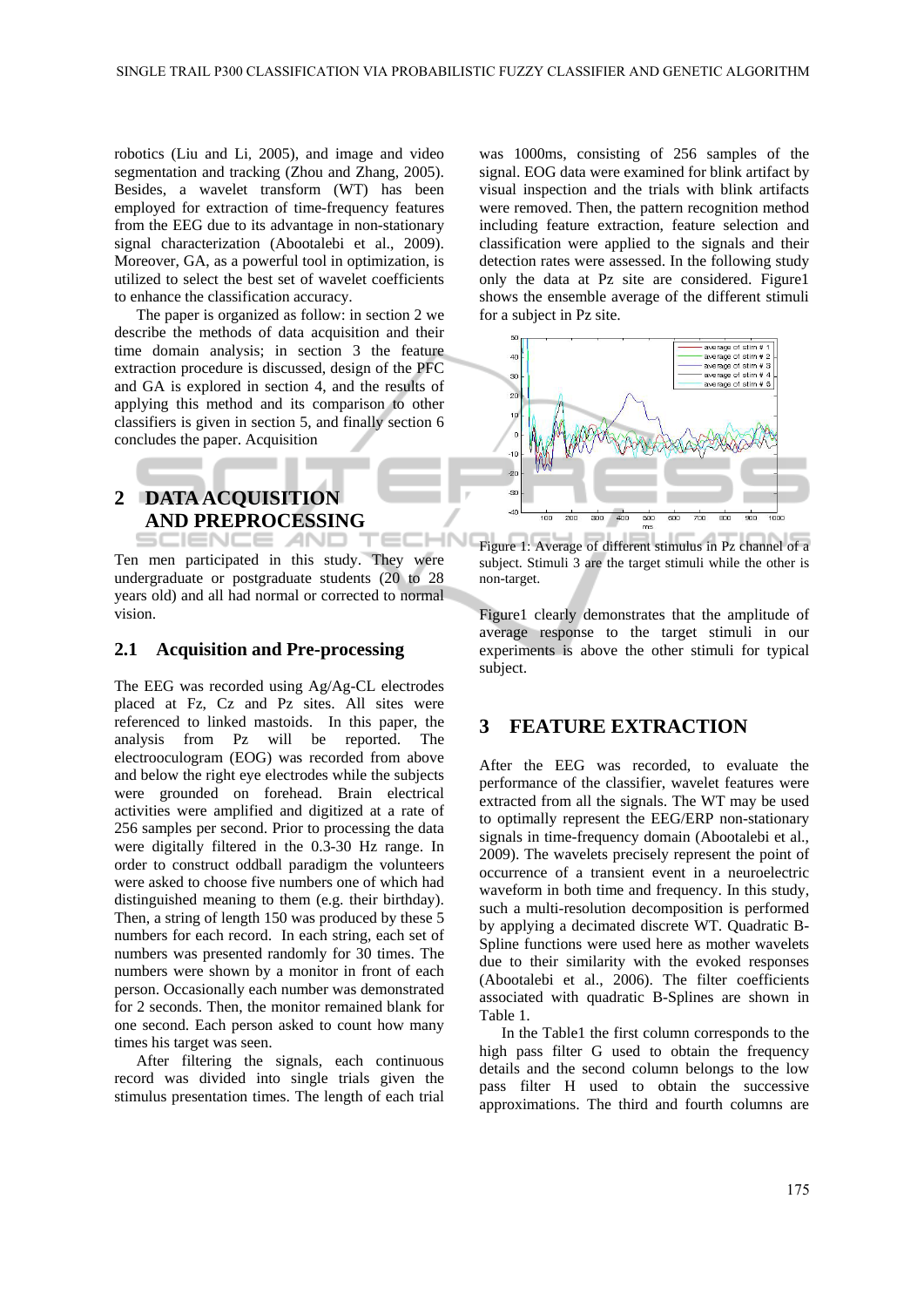the inverse filter coefficients used for reconstructing the signal (Basar and Schurmann, 2001).

Table 1: Quadratic B-Spline wavelets filter coefficients (Abootalebi, et all, 2009); (Basar, Schurmann, 2001).

| k              | GŒ        | HŒ        | G'OO      | Н'(к) |
|----------------|-----------|-----------|-----------|-------|
| $-10$          | 0.0016    | $-0.0039$ |           |       |
| -9             | 0.0191    | $-0.0342$ |           |       |
| $-8$           | $-0.0050$ | 0.0342    |           |       |
| $-7$           | $-0.0444$ | 0.0793    |           |       |
| -6             | 0.0117    | $-0.0210$ |           |       |
| -5             | 0.01033   | $-0.1840$ |           |       |
| $-4$           | $-0.0259$ | 0.0498    | $-0.0021$ |       |
| $\cdot$ 3      | $-0.2437$ | 0.4239    | 0.0604    |       |
| $-2$           | 0.0340    | $-0.1403$ | -0.3063   | 0.25  |
| $-1$           | 0.6552    | $-0.9004$ | 0.6312    | 0.75  |
| 0              | 0.6552    | 0.9004    | -0.6312   | 0.75  |
|                | 0.0340    | 0.1403    | 0.3063    | 0.25  |
| $\overline{a}$ | $-0.2437$ | $-0.4239$ | 0.0604    |       |
| 3              | $-0.0259$ | $-0.0498$ | 0.0021    |       |
| 4              | 0.1033    | 0.1841    |           |       |
| 5              | 0.0117    | 0.0210    |           |       |
| 6              | $-0.0444$ | $-0.0793$ |           |       |
| 7              | $-0.0050$ | $-0.0090$ |           |       |
| 8              | 0.0191    | 0.0342    |           |       |
| 9              | 0.0016    | 0.0039    |           |       |

In order to obtain the features all EEG data were decomposed into five-octaves bands using the WT. Six sets of coefficients (including residual scale) within the following frequency bands were obtained; 0–4 Hz, 4–8 Hz, 8–16 Hz, 16–32 Hz, 32–64 Hz and 64–128 Hz. The coefficients in each set are related to sequential time bands between 0 and 1000 ms. The coefficients within 30– 128 Hz and 0–0.3 Hz ranges were not applicable because these bands originally excluded by the filtering of the signal. Other coefficients however represent the signal information in four frequency bands: A, 0.3–4 Hz; B, 4–8 Hz; C, 8–16 Hz; and D, 16–30 Hz. Figure.3shows the decomposition and reconstruction of a single trial ERP into five octaves, using the quadratic B-Spline wavelet. Here, 8 coefficients of band A, 8 coefficients of band B and 16 coefficients of band C were obtained for the post-stimulus epoch (Abootalebi et al., 2009).

# **4 PROBABILISTIC FUZZY CLASSIFIER AND GENETIC ALGORITHM FOR ERP CLASSIFICATION**

#### **4.1 Probabilistic Fuzzy Classifier**

The objective of a PFC is to assign a class label from  $y = \{c_1, c_2, ..., c_n\}$  to each of the feature vectors  $\bar{x} = [x_1, x_2, \dots, x_n]$ . The PFC "if-then" rule can be written as follow

 $R_i$ : if  $x_i$  is  $A_{i,j}(x_1), x_2$  is  $A_{i,j}(x_2), ...,$  and  $x_n$  is  $A_{i,j}(x_n)$ , *Then*,  $\hat{y} = c$  with  $P(c_1 | R_1), ..., \hat{y} = c_c$  with  $P(c_2 | R_1)$ Where  $R_i$  represents the  $i^{th}$  rule  $(i = 1,..., R)$  in the the probabilistic fuzzy classifier;  $A_{i,1},..., A_{i,n}$  are the Gaussian membership functions i.e.  $(x_{k,i}-v_{i,j})$  $\overline{\phantom{a}}$ ⎠ ⎞  $\overline{\phantom{a}}$  $=\exp\left(-\frac{1}{2}\frac{(x_{k,j}-\sigma_{i,j})^2}{\sigma_{i,j}^2}\right)$  $\alpha_{i,j} = \exp\left(-\frac{1}{2}\frac{(x_{k,j} - v_{i,j})^2}{\sigma_{i,j}^2}\right)$  $\exp\left(-\frac{1}{2}\frac{(x_{k,j}-1)}{\sigma_{i,j}^2}\right)$  $A_{i,j} = \exp\left(-\frac{1}{2} \frac{(x_{k,j} - v_{i,j})^2}{\sigma^2}\right)$  where  $v_{i,j}$  and  $\sigma^2_{i,j}$  represent

mean and variance for each feature, respectively.  $P(c_k | r_i)$ ,  $(k = 1, 2, \dots, C)$  denotes the probability of the  $i<sup>th</sup>$  rule representing class. General frameworks to construct PFC are as follows (Liu and Li, 2005); (Van den Berg and Kaymak, 2002).

i) Divide the input space into fuzzy cells using the training data.

ii) Allocate probability distribution to each cell and estimate its un-known parameters for each class of data, by using training data and its class labels (0 for the signals that do not have P300 and 1 for the rest).

iii) Test the performance of the classifier by fusion expectation maximization for all the cells to find the most probable solution (Liu and Li, 2005).



Figure 2: Typical single trail ERP decomposition. The Horizontal axes are amplitude of wavelet transform and Vertical axes is time.

Dividing the input space to fuzzy cells may be carried out via fuzzy clustering (Liu and Li, 2005). For this, we used FCM (fuzzy c-means). After the cells have been created, a supervised fuzzy clustering has been employed to model each of class distribution in each cell which is the implementation of step ii (Liu and Li, 2005). In other words, for a given N observations (in a typical cell) from the training data set  $X = \{x_k, y_k\}$ , the objective of supervised fuzzy clustering is to partition X into C clusters, where  $k = 1, ..., N$  and,  $y_k \in \{c_1, ..., c_c\}$  (Van den Berg, 2002).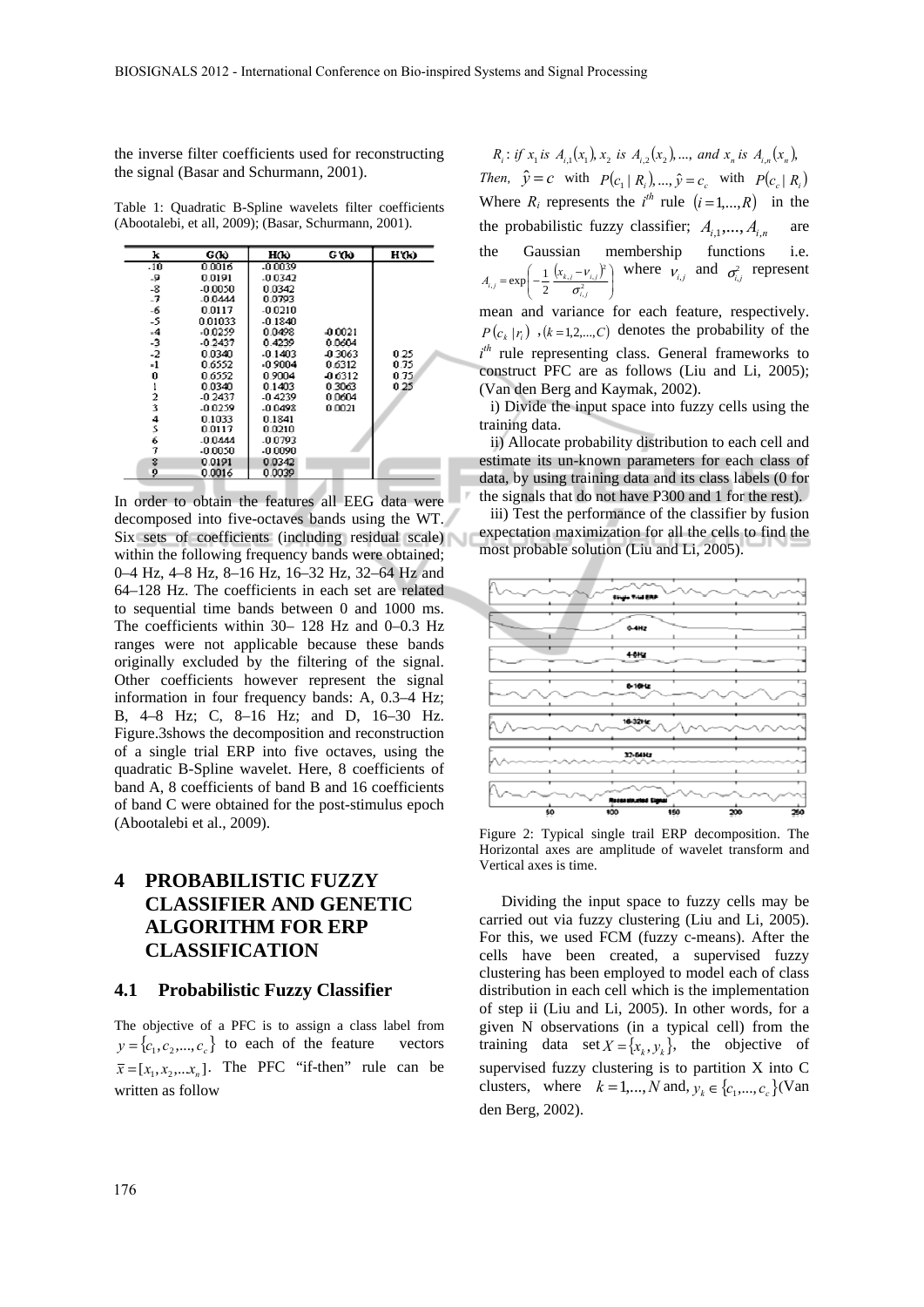The fuzzy partitioning is represented by the membership matrix  $U = [\mu_{i,k}]_{\infty}$  where  $\mu_{i,k}$  denotes the membership of  $k^{th}$  observation belonging to the *i th* cluster. The clustering is based on minimization of the following objective function

$$
J = \sum_{i=1}^{C} \sum_{k=1}^{N} (\mu_{i,k})^{m} D_{i,k}^{2}(x_{k}, R_{i})
$$

Where *m* is the fuzziness index and  $D_{i,k}^2(x_k, R_i)$  is a distance measure. Selection of m has some influence on the final partitioning and predicting results (Van den Berg and Kaymak, 2002). For  $m = 1$ , the fuzzy clustering is a hard clustering of the data and for  $m \rightarrow \infty$ , the partition tends to maximal fuzziness. In order to estimate the parameters of the if-then fuzzy rules described above from the obtained fuzzy clusters the product of Gaussian probability distribution as geometrical distance criteria; and also the class label to represent the density of classes of a data; and defined as bellow (Van den Berg, Kaymak, 2002)

$$
\frac{1}{D_{i,k}^{2}(x_{k},R_{i})}=P(r_{i})\left(\prod_{i=1}^{n}A_{i,j}.P(y=c_{i} | R_{i})\right)
$$
 (1)

Where  $P(r_i)$  is the a priori probability of the ith cluster. Therefore, the supervised clustering is carried out by minimizing the objective function J iteratively according to the well-established parameter estimation in the Gath-Geva clustering (Hoppner, et all, 1999) can be given as follow

 i) Initialize the fuzzy partitioning matrix by using FCM.

$$
U=\left\lfloor \mu_{i,k} \right\rfloor_{C\times N}
$$

*ii)* Calculate the centres and standard deviation of the Gaussian membership Functions,

$$
V_i = \frac{\sum_{k=1}^{N} (\mu_{i,k})^m x_k}{\sum_{k=1}^{N} (\mu_{i,k})^m}, \qquad \sigma_{i,j}^2 = \frac{\sum_{k=1}^{N} (\mu_{i,k})^m (x_{k,j} - v_{i,j})^2}{\sum_{k=1}^{N} (\mu_{i,k})^m}
$$

*iii)* Estimate the consequent probability parameters,

$$
P(c_i | r_j) = \frac{\sum_{k | v_k} c_i (\mu_{i,k})^m}{\sum_{k=1}^N (\mu_{i,k})^m}, \qquad 1 \le i \le C, \qquad 1 \le j \le R
$$

*iv)* Compute the a priori probability of the cluster,

$$
P(r_i) = \frac{1}{N} \sum_{k=1}^{N} (\mu_{i,k})^m,
$$

*v)* Update the partition matrix

$$
\mu_{i,k} = \frac{\left[1/D_{i,k}(x_k, r_i)\right]^{2(m-1)}}{\sum_{j=1}^{R} \left[1/D_{j,k}(x_k, r_j)\right]^{2(m-1)}}, \quad 1 \le i \le R \text{ and } 1 \le k \le N
$$

*vi*) If  $||U^l - U^{l-1}|| < \varepsilon$  stop, where  $l = 1, 2, \dots$ , denotes the iteration number and is a small positive constant.

*vii)* Else go to *(ii)* and repeat the process.

After the unknown parameters of each cell are estimated and the algorithm finally converged, the final decision is made by finding the expectation values of the posterior probability, which is the realization of step *iii*.

 The output of the fuzzy classifier is determined by the label of the class that has the highest activation:

$$
\hat{y} = c_{k^*}, \quad k^* = \arg \max \frac{\sum_{i=1}^R \prod_{j=1}^m A_{i,j}(x_j) P(c_x | r_i)}{\sum_{i=1}^R \prod_{j=1}^m A_{i,j}(x_j)}
$$

## **4.2 Genetic Algorithm based Feature Selection**

The In classification application, reduction in the number of features becomes useful since this allows reduction in the computational time and the design complexity. Moreover, using feature selection algorithm is mainly motivated by peaking phenomenon often observed when the classifier is trained with a limited set of training samples if the number of features is increase, the classification rate will decrease after the peak (Goldberg, 1989). In this study, a technique that uses GA to select the features for probabilistic fuzzy classification of ERP signals is proposed. PFC accuracy is used for evaluating the fitness function of the GA population. The parameters used in the GA are listed in Table 2. The proposed algorithm is based on the iteration of the following steps until population convergence:

Step1: Generating initial GA population. General initial populations with number of gens of binary numbers (0 or 1 where bit 0 denotes deactivation and bit 1 denotes activation of feature) e.g.

• Population 1: 101 . . . . . 00111 • Population 2: 10111 . . . . 1111 ………………………………… ………………………………… • Population N: 111010 . . . 011,

Step2: Population fitness calculation based on PFC performance based on ten-fold cross validation as it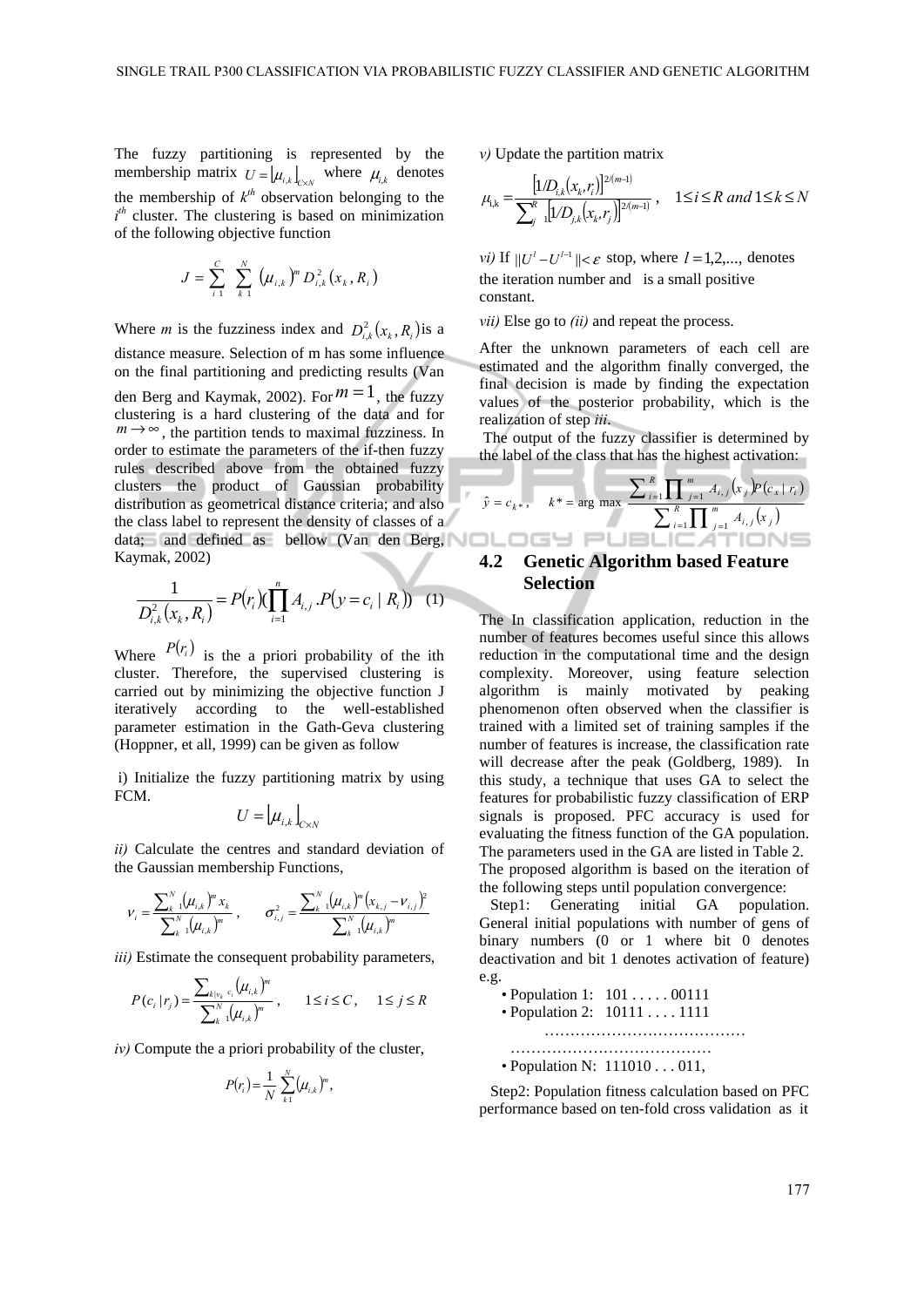will be described in the next section,

Step 3: Next generation GA population is generated. Step 4: Evaluation of performance of the classifier for P300 classification.

Table 2: GA Parameters.

| Coding of Genes                                                   | <b>Binary Coding</b>         |  |  |  |  |
|-------------------------------------------------------------------|------------------------------|--|--|--|--|
| Population size                                                   | 15                           |  |  |  |  |
| No. of genes                                                      | 32 (numbers of WT features)  |  |  |  |  |
| Reproduction                                                      | Tournament selection         |  |  |  |  |
| Crossover                                                         | Two point crossover          |  |  |  |  |
| Crossover rate                                                    | 0.5                          |  |  |  |  |
| Mutation                                                          | Random mutation              |  |  |  |  |
| Convergence<br>Max<br>convergence                                 | 800 generation of population |  |  |  |  |
| if 80% of population one<br>Population convergence<br>are similar |                              |  |  |  |  |
| Vigilance parameter Varied from $0$ to $1$ in steps of $0.1$      |                              |  |  |  |  |
| <b>Mutation</b> rate                                              |                              |  |  |  |  |

# **4.3 Performance Measure**

The performance of the obtained PFC and GA based feature selection was measured by a ten-fold cross validation. Each individual was left out once, whilst the other nine were applied for construction of the classifier which was subsequently validated for the unseen cases in the left-out sub-set. In each generation during the running of GA, the maximum of fitness function calculated. After producing 800 generation, the best chromosome was obtained and its correspondence feature set determined. The results of PFC and PFC by using GA as feature selection algorithm (PFC+GA) for the ERP data have been depicted in Table 3*.* The m parameter has also been selected manually for finding the best result. The best features selected using the GA algorithm for the best accuracy.

For comparing the results we also applied LDA as pure statistical classifier and fuzzy classifier described in (Roubos, et all, 2001). and GA for feature selection for both of these classifiers (LDA+GA and Fuzzy+GA). The framework for calculation of the results was the same as before, i.e. based on ten-folds cross validation, and were depicted in Table 4.

Table 3: Classification results for the PFC with and without using GA measured by 10 fold cross validation.

| Classifier   | m  | Classification |
|--------------|----|----------------|
| <i>s</i> vne |    | Accuracy       |
| PHC.         | J. | 79.5%          |
| $PFC+GA$     | -6 | 83.3%          |

# **5 CONCLUSIONS**

In this paper time-frequency features, PFC, and GA have been utilized for classification of P300 signals. In order to generate the ERP, oddball paradigm has been employed. The accuracy of classification for the PFC together with wavelet features was 79%, which was better than that of the LDA (purely statistical classifier), 75%, and higher than that of fuzzy classifier, which was 77.1%. Moreover, by using GA to select the best set of wavelet features the accuracy of classification increased. The comparison between these classifiers when, GA is used as feature selector also verified the superior performance of the PFC with 83% accuracy. The results justify that combination of the probabilistic and fuzzy approaches is very useful for classification of ERP and outperforms other classifiers solely based on fuzzy or statistical properties.

Table 4: Performance of LDA and Fuzzy classifier measured by 10 fold cross validation.

| Classifier                    | Classification |
|-------------------------------|----------------|
| Type                          | Accuracy       |
| LDA                           | 75%            |
| $LDA+GA$                      | 78.3%          |
| Fuzzy (Roubos, et all, 2001). | 77.1%          |
| $Fuzzy+GA$                    | 80.2%          |

### **REFERENCES**

- Kropotov, J., (2007). *Quantitative EEG, Event-Related Potentials and Neurotherapy*, John Wiley.
- Abootalebi, V., Moradi, M H., Khalilzadeh, M., (2009). A new approach for EEG feature extraction in P300 based lie detection, *Computer Methods and Programs in Biomedicine*, vol. 94, pp. 48–5.
- Abootalebi, V., Moradi, M H., Khalilzadeh, M., (2006). A comparison of methods for ERP assessment in a P300 based GKT, *International Journal of Psychophysiology*, vol. 62, pp, 309–320.
- Meyer, E., Lopes Da Silva, F., (2000). *Electroencephalography Basic Principles, clinical applications, and related fields*, Lippincott Williams and Wilkins, Baltimore, Maryland, USA. 4th Ed.
- Meghdadi, AH., Akbarzadeh, M., (2001). Probabilistic fuzzy logic and probabilistic fuzzy systems, The 10th *IEEE International Conference on Fuzzy Systems*, vol.3, pp.1127 –1130.
- Meghdadi, AH., Akbarzadeh, M., (2003). Uncertainty modelling through probabilistic fuzzy systems, Fourth *International Symposium on Uncertainty Modelling and Analysis (ISUMA 2003),* pp.56-61.